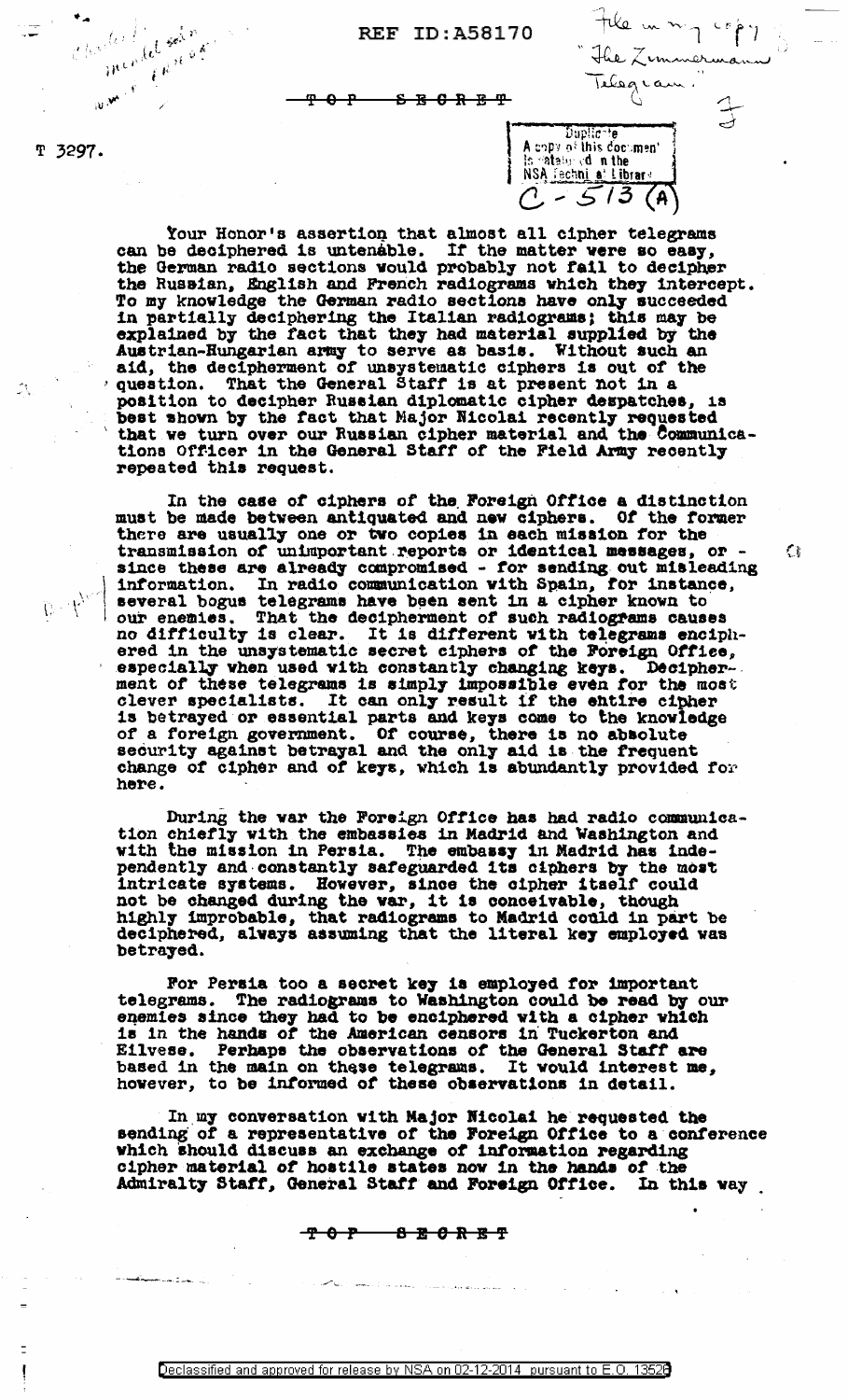#### <del>-8 B C R B T T</del> <del>40 p</del>

 $\ddot{\phantom{a}}$ 

Ville Res

the decipherment of foreign enciphered correspondence should be furthered so far as possible and at the same time our own cipher system be benefitted. The representative of this office did not give any assurance regarding the turning over of used German ciphers of the Foreign Office for the purpose  $\cdots$ that assurance. Instead, the Communications Officer, Capt.  $\alpha\sim\alpha$ Grabau, was informed that it would be well to turn over to the Foreign Office the intercepted radiograms between St. Petersburg and Russian diplomatic missions abroad, since the Cipher Bureau - on the basis of the older Russian cipher material at the disposal and its long experience deciphering Russian cipher telegrams - might be in a position to decipher them, whereas this was simply impossible for the General Staff. Your Honor will bring up this suggestion most emphatically with the appropriate office.

Our representative expressed himself in general terms at the above mentioned conference respecting the cipher systems used in the Foreign Office and the measures taken for their security. The Foreign Office itself has the utmost interest in safeguarding its telegraphic traffic.

I will say further that in the past year word came from Holland - word which has been repeated several times - that all German cipher telegrams were being read by especially clever enemy agents. Thereupon, 12 sample postal ciphers were given the representative supplying the information, these he was supposed to be able to get into the hands of the agents and also to learn what results they had with decipherment. To date no report on this matter has been received. This shows the value of such reports.

I leave it to Your Honor to use the foregoing in friendly fashion in the proper quarter. I have not the slightest doubt of the loyalty of the Army Supreme Command in the question.

Jhis must have been<br>Ergried by Zminermann<br>1985 thas Generary of State of the

Letter head of Representative of the Foreign Office 23 March 1917 at Grand Headquarters Nr. 158, Secret. General Headquarters, 23.III.17.

I bring to Your Honor's attention the foregoing letter of the Secretary of State of the Foreign Office to me. Please treat as confidential.

(Signed) Baron V. Lersner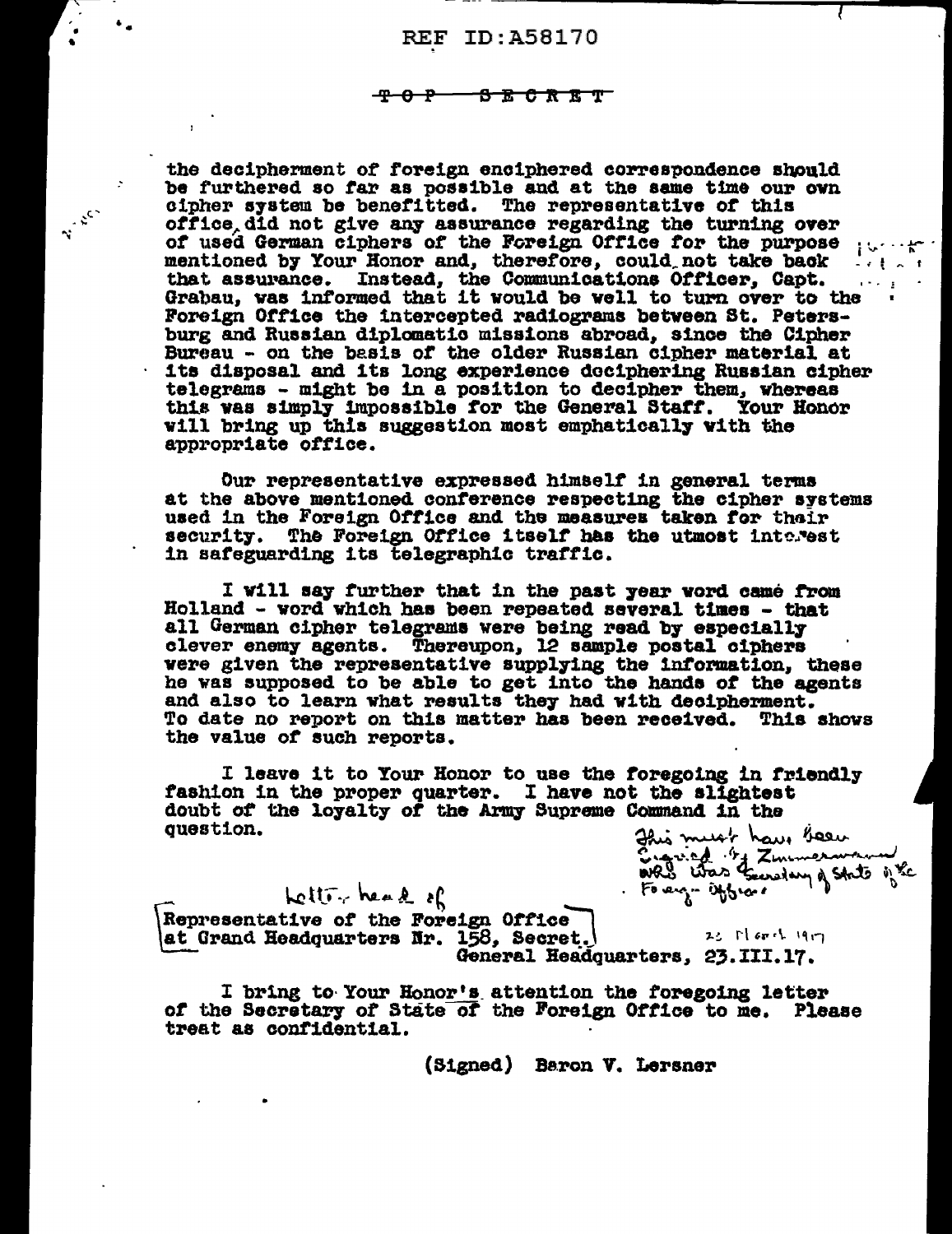### <del>- 8 E 0 R B T -</del>

Chief of the Admiralty Staff of the Navy Berlin, 14 April 1917.  $\mathbf{I}$ 

## Very Secret.

ن الح<sup>ر</sup>ات

Persuant to my letter D 2584 II of 22 March I have had the codes of the Foreign Office Nr. 200, 604, 2505, and 1303 which were turned over to the Navy subjected to a brief examination. The result of this examination which vinced me that these codes are not suitable to guarantse adequate security over any considerable period of time. I have therefore ordered their withdrawal from all Naval Offices (attaches) at present supplied the rewith.

Signed Signature when the same

To Imperial Privy Counsellor, Secretary of State of the Foreign Office, Mr. Zimmermann, Excellency, Berlin.

-(أ Chief of the Admiralty Staff of the Navy D 2908 II.

Berlin, 14 April 1917.

Very Secret.

 $\sum_{i=1}^{n} \sum_{j=1}^{n} \frac{1}{j} \sum_{i=1}^{n} \frac{1}{j} \sum_{j=1}^{n} \frac{1}{j} \sum_{j=1}^{n} \frac{1}{j} \sum_{j=1}^{n} \frac{1}{j} \sum_{j=1}^{n} \frac{1}{j} \sum_{j=1}^{n} \frac{1}{j} \sum_{j=1}^{n} \frac{1}{j} \sum_{j=1}^{n} \frac{1}{j} \sum_{j=1}^{n} \frac{1}{j} \sum_{j=1}^{n} \frac{1}{j} \sum_{j=1}^{n} \frac{1}{j} \sum_{j=1$ 

 $\begin{aligned} \mathbf{L} &= \mathbf{L} \mathbf{L} \mathbf{L} \mathbf{L} \mathbf{L} \mathbf{L} \mathbf{L} \mathbf{L} \mathbf{L} \mathbf{L} \mathbf{L} \mathbf{L} \mathbf{L} \mathbf{L} \mathbf{L} \mathbf{L} \mathbf{L} \mathbf{L} \mathbf{L} \mathbf{L} \mathbf{L} \mathbf{L} \mathbf{L} \mathbf{L} \mathbf{L} \mathbf{L} \mathbf{L} \mathbf{L} \mathbf{L} \mathbf{L} \mathbf{L} \mathbf{L} \mathbf{L} \mathbf{L} \$ 

<u>s</u>

To the Royal Field Marshall General, Chief of the General Staff of the Field Army, Mr. von Beneckendorff and von Hindenburg, Excellency, Grand Headquarters.

Enclosed I send Your Excellency for your information a copy of a letter to the Secretary of State of the Foreign Office.

Even though it is impossible to judge here whether the other secret means of communication used by the Foreign Office afford greater security, the results of the investigation<br>of four codes turned over to the Navy during the course of<br>the war for its use - which therefore were evidently regarded<br>by the Foreign Office as sufficiently secur imperative to use caution in transmitting secret material through the mediation of the Foreign Office.

 $\blacksquare$ 

(Signed) von Holtzendorff

The News Chief of the General Staff of the Field Army I C Nr. 3119 Secret

Grand Headquarters 7 May 1917.

Only by Officer.

Through the letter of the Chief of the Admiralty Staff D 2908 II of 14 IV it has come to my attention that individual<br>secret codes of the Foreign Office are not absolutely secure.

Should this be true, I request, that a suitable draft of a letter to the Foreign Office be prepared for me.

moo sechee .

I enclose the material at hand for your confidential use.

The Common State

5 enclosures

By Order Ludendorff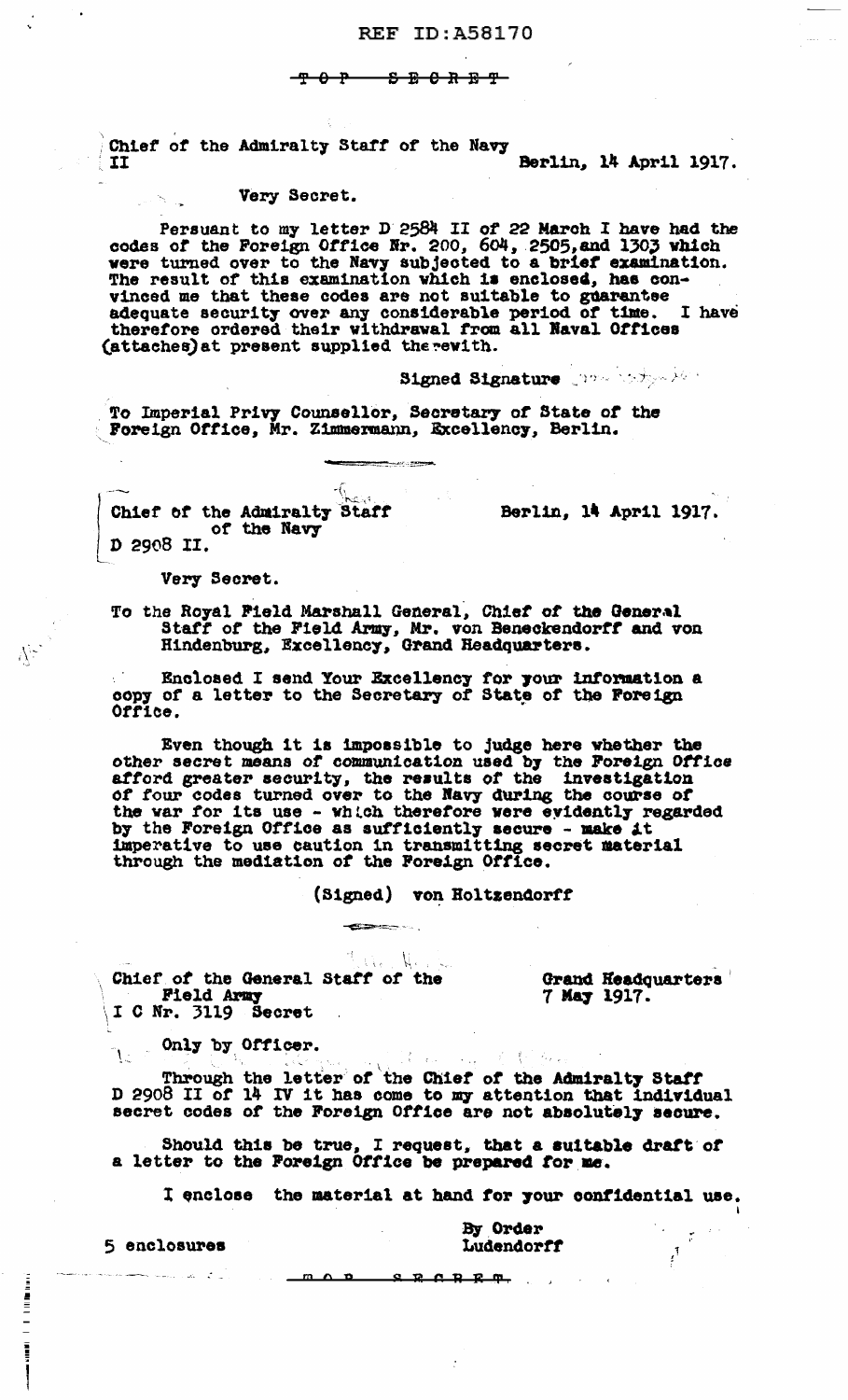### <del>ዋ ፀ ፆ</del> <del>ዌ E C E E C</del>

### To the Chief of Field Telegraphy.

Chief of Field Telegraphy<br>Grand Headquarters. Received: 7 May 1917. Section IV Nr. 49414 Secret.

Sent 10 May 1917 with a draft.

Jette jeal. Chief of General Staff of the Field Army<br>Chief of Field Telegraphy<br>Section IV Nr. 49414 Secret

10 May 1917

 $\mathbb{P}^{\mathbb{C}}$ 

To I C Nr. 3119 Secret of 7 V 17<br>Re: Security of the Codes of the Foreign Office.

To Chief of the General Staff of the Field Army.

I agree with the view of the Chief of the Admiralty Staff of the Navy. The requested draft of a letter to the Foreign Office is enclosed.

On behalf of the Chief of Field Telegraphy

1 enclosure.

ļ

**contract the component of the component of the component of the component of the component of the component of**<br>The component of the component of the component of the component of the component of the component of the com

(Signed) von Massow.

# FORAFT

Through a letter of the Admiralty Staff of the Navy I am<br>made acquainted with the fact that four systems of secret<br>communication supplied by the Foreign Office during the course of the war have not proven adequately secure. The Admiralty Staff has found itself forced to order the withdrawal of these codes from all Naval offices (attaches) equipped therewith.

The fact that these codes were furnished to the Navy for<br>use during the war leads to the conclusion that the codes of<br>the Foreign Office are composed on the same principles and therefore do not afford adequate security.

In view of the extraordinary importance which the security of the codes of the Foreign Office has for the collective interests of the nation, I can not fail to suggest once again to Your Excellency subjecting the codes used by the Foreign Office to an examination by experts who had no part in the production of these codes.

The art of decipherment has developed into a science during the war.

Under the Chief of Field Telegraphy there is an office<br>which is exclusively occupied with the decipherment of foreign<br>systems and which has succeeded in breaking nearly all field and naval systems now in use as well as several diplomatic systems. Even unsystematic ciphers with changing recipherment have been solved by this office without any aid from other sources.

I propose therefore that Your Excellency utilize the rich

را المحل التي التي تعليم المعلم المحل المحل المحل المحل المحل المحل المحل المحل المحل المحل المحل المحل المحل ا

 $\begin{array}{ccccccccccccccccc}\nT & O & P & S & E & C & R & E & T\n\end{array}$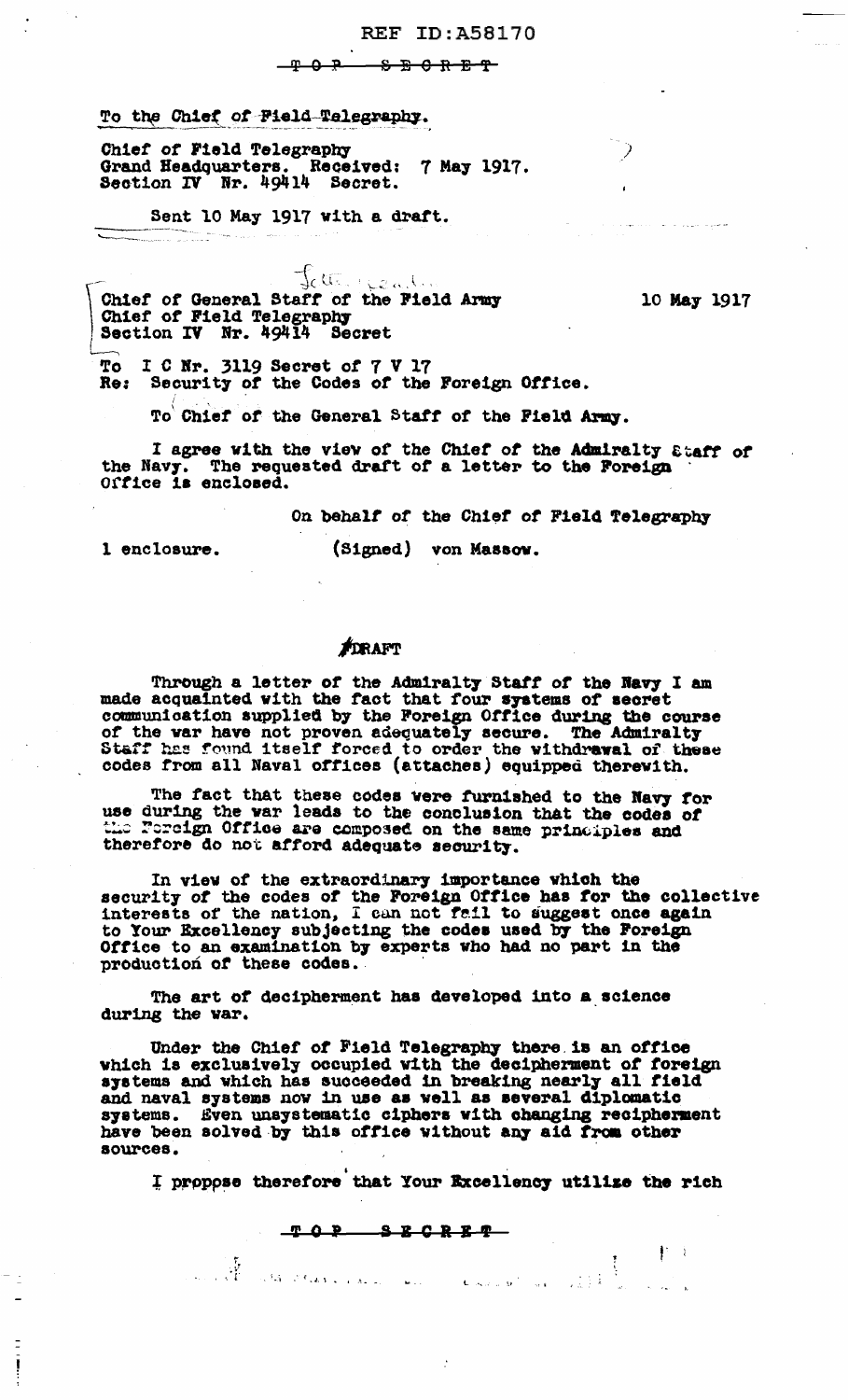<del>- 8 E C R E T -</del>  $-$ <del>T 0 P  $-$ </del>

experience of this office and have the codes in Question checked by an officer of this office. Details could be arranged with the Chief of Field Telegraphy.

Thered of the

Chief of the Admiralty Staff

Berlin, 28 VII 1917

 $\int_{\mathbb{R}^d} \sqrt{1-\frac{1}{2} \left|\mathbf{x}\right|^{2/3}} \, \mathrm{d}\mathbf{x}$ 

 $\mathbf{L}^{\mathbf{t}}$ 

3749 II

 $\mathbf{v}_{\rm{in}}$ 

Very Secret.

In connection with D 2980 II of 13 April (I beg to inform<br>you) that for special reasons the telegraphic communications of the Foreign Office with the Imperial Embassy in Madrid has been subjected to a study of its security. This investigation has confirmed the previous opinion respecting the codes constructed on the model of 2505, inasmuch as all enciphered telegrams could be deciphered in 14 days. With respect to the so-called Lotterie Cipher employed for more important matters, investigation showed that this did indeed involve greater difficulty in solution but nevertheless would only assure adequate security if certain defects were eliminated and if a number of codes were available for use at the same time.

(Signed) von Holtzendorff

To the Royal Prussian Field Marshal General, Chief of the General Staff of the Field Army Mr. von Beneckendorff and Hindenburg, Excellency,

Grand Headquarters.

R. Chief of Communications with request for opinion.

by order

L.

Chief of the Communications Service Grand Headquarters 1 VIII 17. Section IV f Nr. 74284 Secret

 $B<sub>1</sub>$ 

I agree with the view of the Admiralty Staff. Here too traffic of the Foreign Office with Madrid is intercepted and worked on. One of the codes used between the "Minister of Foreign Affairs" Berlin and Madrid was solved after 14 days. The Chief of the Communications Service ma of this to the Quartermaster General. Telegrams from this traffic are enclosed.

A check of the codes of the Foreign Office for solubility<br>by experts is considered absolutely essential, as already reported.

By Lotterie Cipher is understood a code in which the groups are not arranged in alphabetical order but distributed in random fashion after the manner of a lottery.

V. S. d Ch. d. N. U. Ch. d. G. (Signed) von Massow

canto is a manifest of the manager

<del>- 2 5 6 R B T</del> <u>ዋዕዋ</u>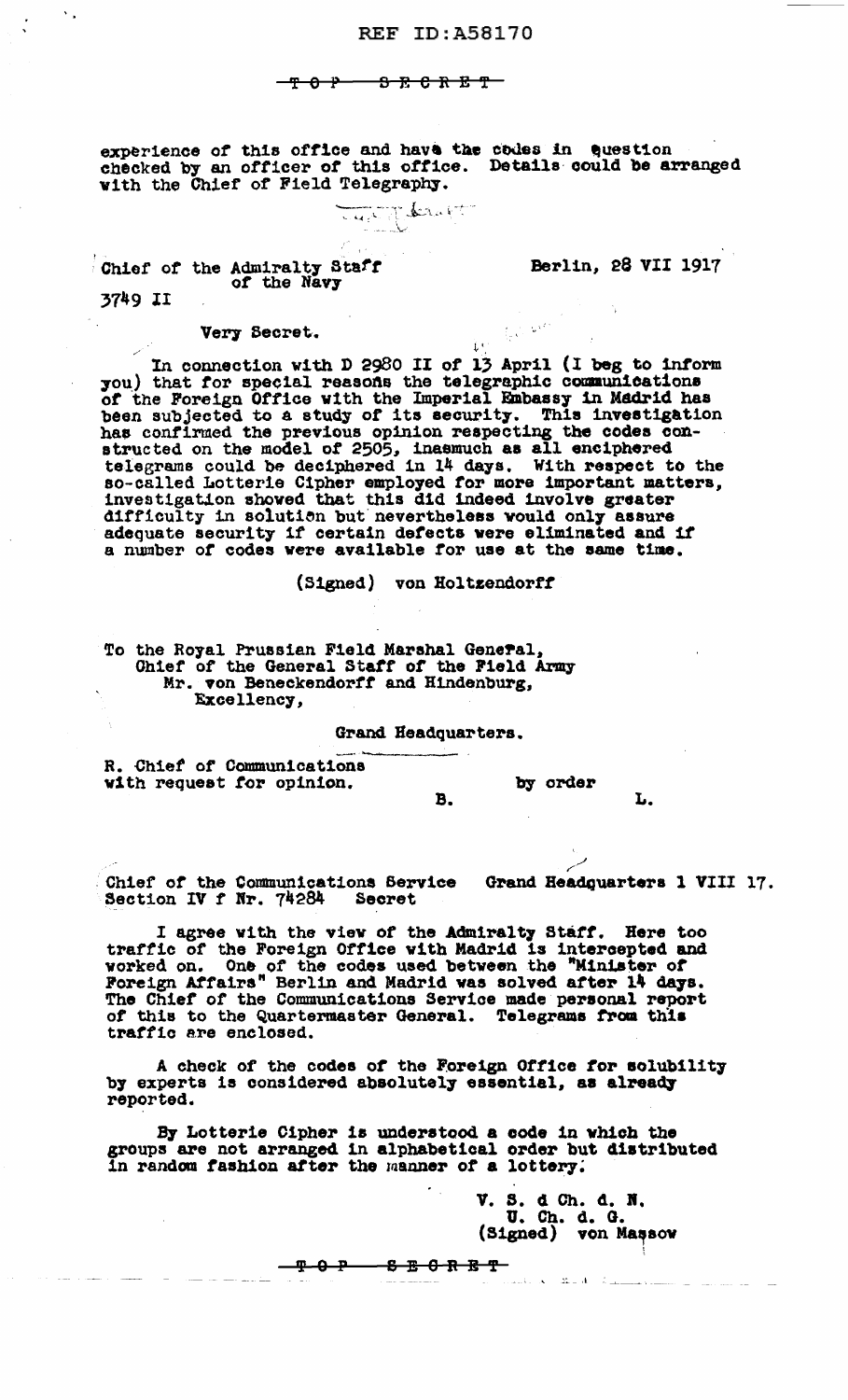**TOP SECRBT** 

Foreign Office Ch. B. 768 J Nr. 18931 11 enclosures

Berlin, 11 August 1917.

Very Secret.

I am returning to Your Excellency the telegrams enclosed<br>with your letter of 6th inst. M. J. Nr. 21625 with the obedient remark that they did not originate with the Foreign Office but from the Admiralty Staff, or were destined for the latter, and<br>that they are enciphered with the Naval communications book and<br>the Naval keys. Only the beginning of Tel. Nr. 26 of 2 March<br>(Sheet 6) is given in a cipher of enciphered.

I leave it your judgment whether to inform the Chief of the Admiralty Staff of the foregoing

So far as the decipherment by the Admiralty Staff of the telegrams of the Foreign Office enciphered after the model of the antiquated code 2505 is concerned, it may be remarked that this was only possible due to the exact knowledge of the Foreign Office cipher material available at the Admiralty Staff and on the basis of actual decipherments of telegrams supplied from here since sent for that department. Decipherment of telegrams in the Lotterie Cipher has not yet been undertaken by the Admiralty Staff here.

The Foreign Office adheres, first and last, to the point of view that its new Lotterie Ciphers, especially when reenciphered, can only be regarded as not absolutely secure if. betrayal or careless use of the ciphers or of the enciphered correspondence occurs.

(Signed) Signature. To the First Quartermaster General. General of Infantry, Excellency, Mr. Ludendorff, Excellency, Grand Headquarters.

14 VIII 17

Chief of the General Staff of the Field Army I C Nr. 4291 Secret

R. Chief of Communications

Reference your IV f Nr. 74284 secret, with request for opinion.  $\mathbf{A}^{\text{obs}}_{\text{max}}$ 

by order and acting

(Signed) von Bockelberg.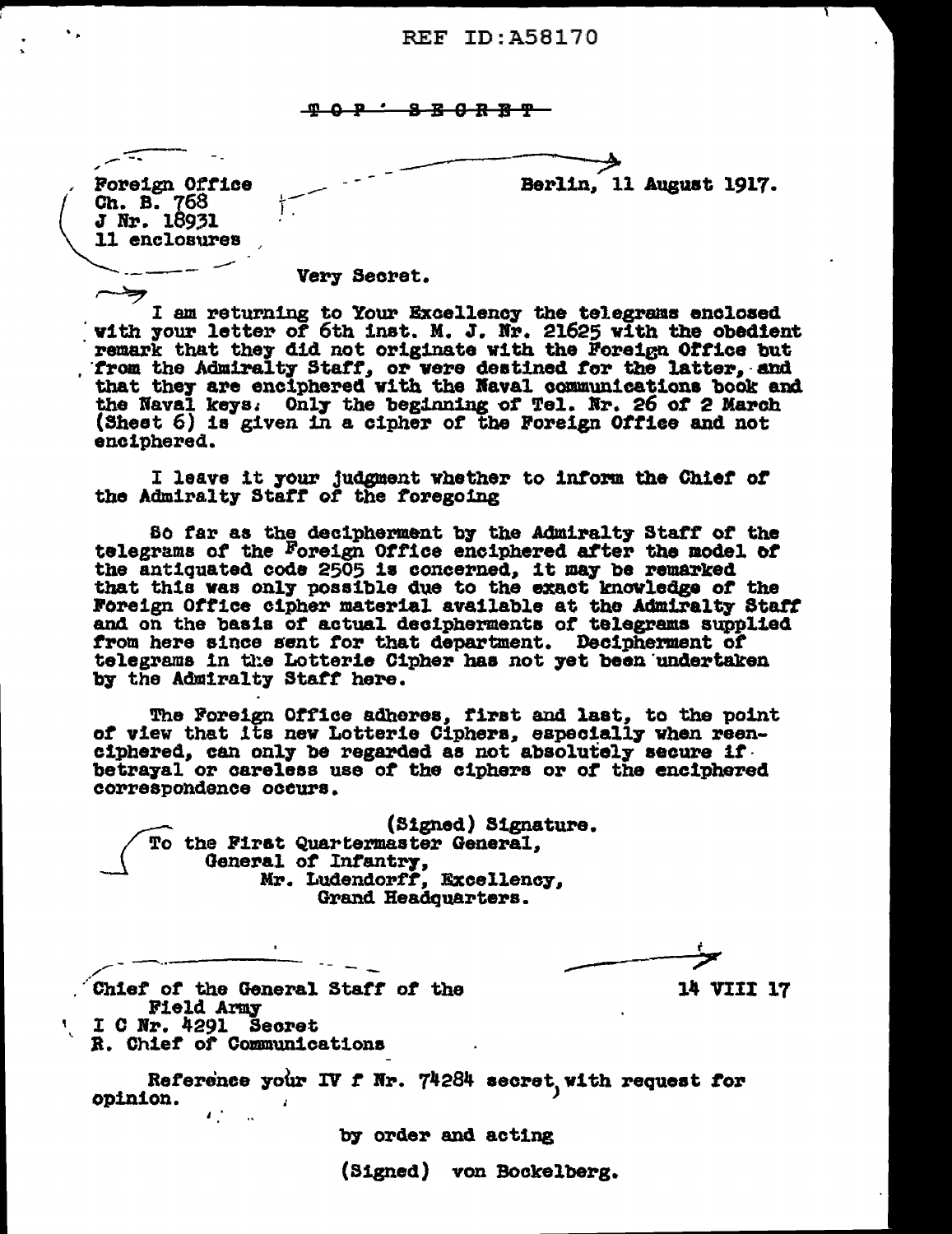#### $\mathbf{T}$   $\mathbf{C}$   $\mathbf{P}$ <del>ያ ጀ ሮ ጽ ፳ ሞ</del>

Chief of Communications Service Section IV f Nr. 74284<br>In: 14 VIII out 17 VIII 17

It was assumed here that the traffic with the inscription "Minister of Foreign Affairs Madrid" and "Minister of Foreign Affairs Berlin" was conducted by the Foreign Office or at least enciphered there. From the above communication from the Foreign Office, as well as from solution of another system in this traffic which has been made meanwhile (Political Section 0.H.L.) it appears that this is not the case. The various, as yet unsolved systems from this traffic, among which that of the Foreign Office must be found, are being worked on further.

11 enclosures.

- <del>- - - - - - - - -</del> - -

V. S. d. Ch. D. N. d. Ch. d. G. (Signed) von Massow

Nr. 654

through: 19 VIII 17 signed Baron von Lersner

Berlin, 17 August 1917

Foreign Office Ch. B. 545 J. Nr. 19241 In reply to letter of 11 May of this year. I C Nr. 3119 Secret 1 enclosure Representative of the Foreign Them. Very Secret Office in Grand Headquarters

Your Excellency's assumption that the ciphers assigned to the Navy were considered by this office to be sufficiently secure, is correct. The Foreign Office still takes the point of view that the other ciphers too - especially the Lotterie Ciphers with recipherment according to new principles, are absolutely secure so long as there is no betrayal or careless handling of cipher material or enciphered correspondence. Too long a use of the code is, of course, likely to shake faith in the code and we have always taken care to change codes and keys frequently. Unfortunately it has never been possible to change the frequently used codes in Madrid as we should have liked, due to the war, however frequent change in encipherment has been made.

To the statements of the Admiralty Staff regarding decipherments of telegrams of the Foreign Office to and from Madrid, I have stated my position in my answer of 17th inst., and have the honor to send Your Excellency a copy herewith.

Copy of Ch. B. 750 (Signed) von Kuchlmann To the First Quartermaster General, ١ General of Infantry,

Mr. Ludendorff, Excellency.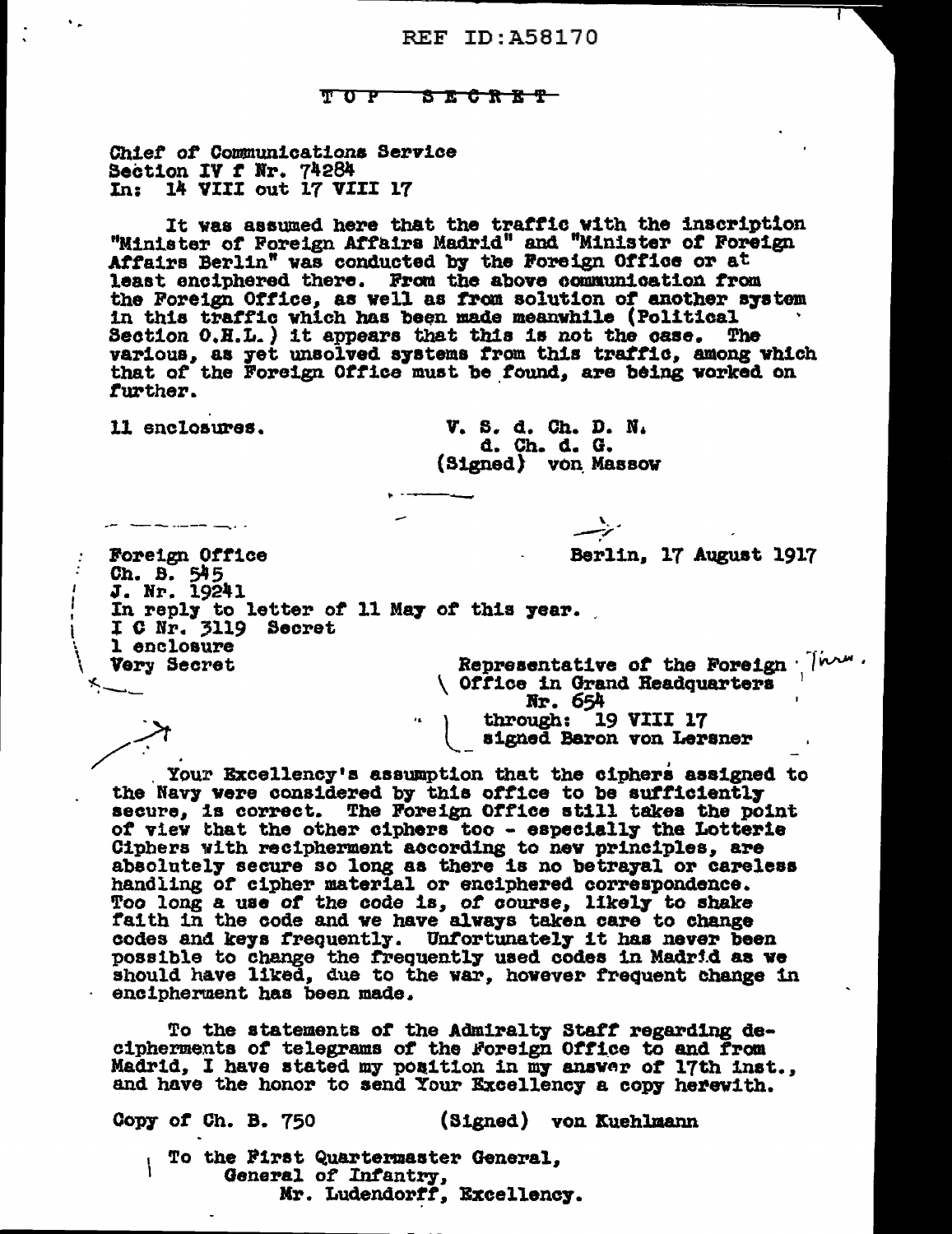<del>8 B C R B T -</del> <u>ጥ ዕ ም</u>

Copy. Ch. B. 750<br>J Nr. 19342<br>Very Secret

Berlin, 17 VIII 1917

/ In reply to letter of 27th ult.<br>D. 3749 II

With the intimate service relations which have always obtained between the Admiralty Staff and the Foreign Office<br>the latter has never hesitated to place at the disposal of<br>the Admiralty Staff its cipher material, just as the Admiralty<br>Staff has turned over its codes (Traffic to the Foreign Office. In this way the Admiralty Staff gained<br>insight into our cipher systems. Since the land line commun-<br>ication with Spain has been blocked all telegrams of the  $\ddot{\phi}$ Foreign Office to and from Spain have passed through the war<br>central office of the Admiralty Staff. Telegrams arriving<br>here from Madrid, which are destined for the Admiralty Staff, have hitherto been passed on to the latter in clear without any change so that both cipher text and plaintext were available together. Even new keys have been sent from Madrid in Naval code. Thus, the opportunity for decipherment was provided. Under like circumstances other codes could be read too.

In the telegram decipherments submitted the Lotterie Cipher was not employed in a single case. The Foreign Office<br>therefore sticks to the point of view that its new Lotterie<br>codes are perfectly secure provided no possibility of un-<br>authorized decipherment is given by betraya caution in their use.

In judging the Madrid Ciphers consideration must be given to the unavoidable circumstance that they could not be changed during the war, otherwise the series to which 2505 belongs would have been replaced long since by the Lotterie Cipher. As stop-gap serve the variations of the ciphers used by Madrid, these changes are frequent and, in part, very serviceable. For instance the system of the Naval codes with slidable, frequently changing keys is used there.

For the rest, we are working unceasingly to attain the utmost possible security of our enciphered correspondence<br>by frequent change of codes and recipherments.

## (Signed) Kuehlmann

To the Chief of the Admiralty Staff of the Navy.

Ch. B. 960 25 IX 17 Grand Headquarters of His Majesty, Chief of the Communications Service 23 IX 17. Section V Nr. 79141

To the Chief of the General Staff of the Field Army.

Enclosed are enciphered radiograms of a circuit Koenigwusterhausen - Madrid which have been solved by my evaluation center in Grand Headquarters. It appears to be a question of a secret traffic of the Foreign Office in Berlin with its representatives in Spain.

$$
\begin{array}{cccc}\n\textbf{P} & \textbf{Q} & \textbf{P} & \textbf{S} & \textbf{E} & \textbf{G} & \textbf{R} & \textbf{B} & \textbf{T}\n\end{array}
$$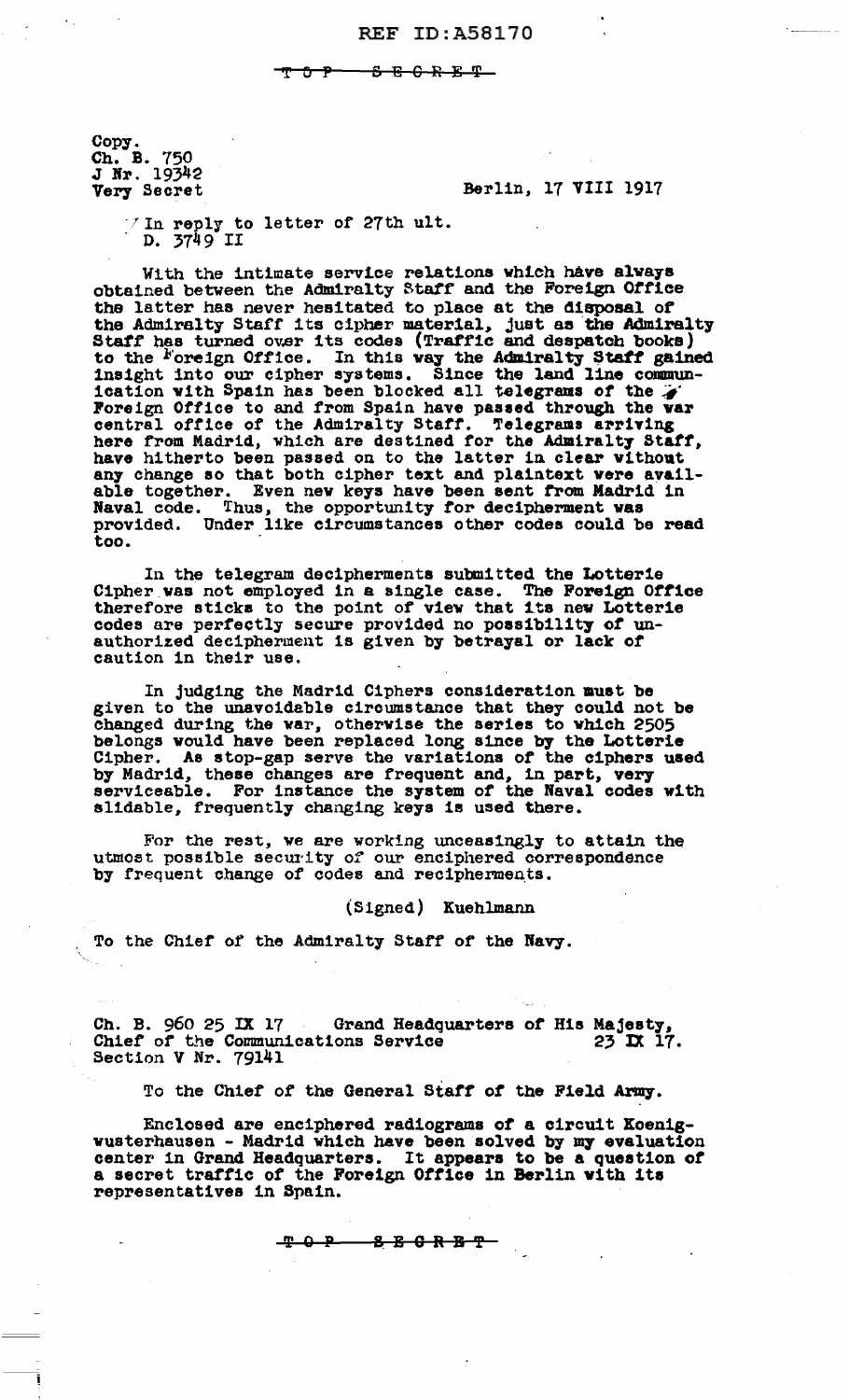#### <del>ያጀርክ</del>

It is requested that one ascertain whether the solved messages agree with the originals.

(Signed) Hesse 13 anclosures

U. R. Secretary of State of the Foreign Office with a request for prompt statement.

(Signed) Ludendorff.

U. Chief of Communications Service

Foreign Office informs that the Cipher Service of the Foreign Office is being reorganized.

(Signed) von Bartenverffer 8 X.

Radio Section Grand Headquarters of His Majesty 22 IX 1917  $0.H.L. (A.)$ <br>D. 468

Result of Investigation of Cryptographic Systems used in Radio Traffic between Berlin and Madrid

The various types of radiograms observed here in traffic<br>lp - ego, signed on the one hand by Zimmermann, Kuehlmann,<br>Stumm, Bussehe and on the other hand by Ratibor, Bassewitz, hence beyond doubt belonging to the telegraphic communications of the Foreign Office with the Imperial Ambassador Prince Ratibor in Madrid, can be divided essentially into two main groups:

1. Telegrams which have at the beginning the indicator groups 27082, 18470, 21894, 1777, 12444 with 4 and 5 digit groups up to 30900 and rare groups above 30900.

2. Cipher telegrams with the indicator groups 0053,<br>5003, 5300, 0000, 4343, 1357, chiefly with 4 digit groups.

The investigations were made on the basis of intercepted radiograms, i.e., with the same means which - at the very least - would be available to an unauthorized, hostile decipherer.

The results are as follows:

 $\pm$  1

To 1. 1<br>showed that: Work on telelgrams with indicator group 27082

a. the telegrams are encoded but not enciphered.

b. the code used is systematic; the code groups are composed of 2 and 3 place heading numbers and 2 place column numbers. Groups with the same heading number lie near together in the alphabet.

Since there is no doubt about the possibility of solving an unenciphered systematic code, and since furthermore from<br>a solved cipher telegram the relationship of the systems 27082,<br>21894, 1777, 12444 was evident, vork was not carried further<br>with these systems. (Cf. Radiograms r 就<br>了1<sub>5</sub>

 $\{ \gamma_{\alpha} \}_{\alpha \in \mathbb{N}}$  .

 $\mathcal{A}^{\mathcal{A}}$ 

 $\sum_{i=1}^{n}$ 

| <u> ዋይነ ይይይይት</u><br>, |  |                                        |  |
|------------------------|--|----------------------------------------|--|
|                        |  |                                        |  |
|                        |  | And the summer with the set of the set |  |
|                        |  |                                        |  |
|                        |  |                                        |  |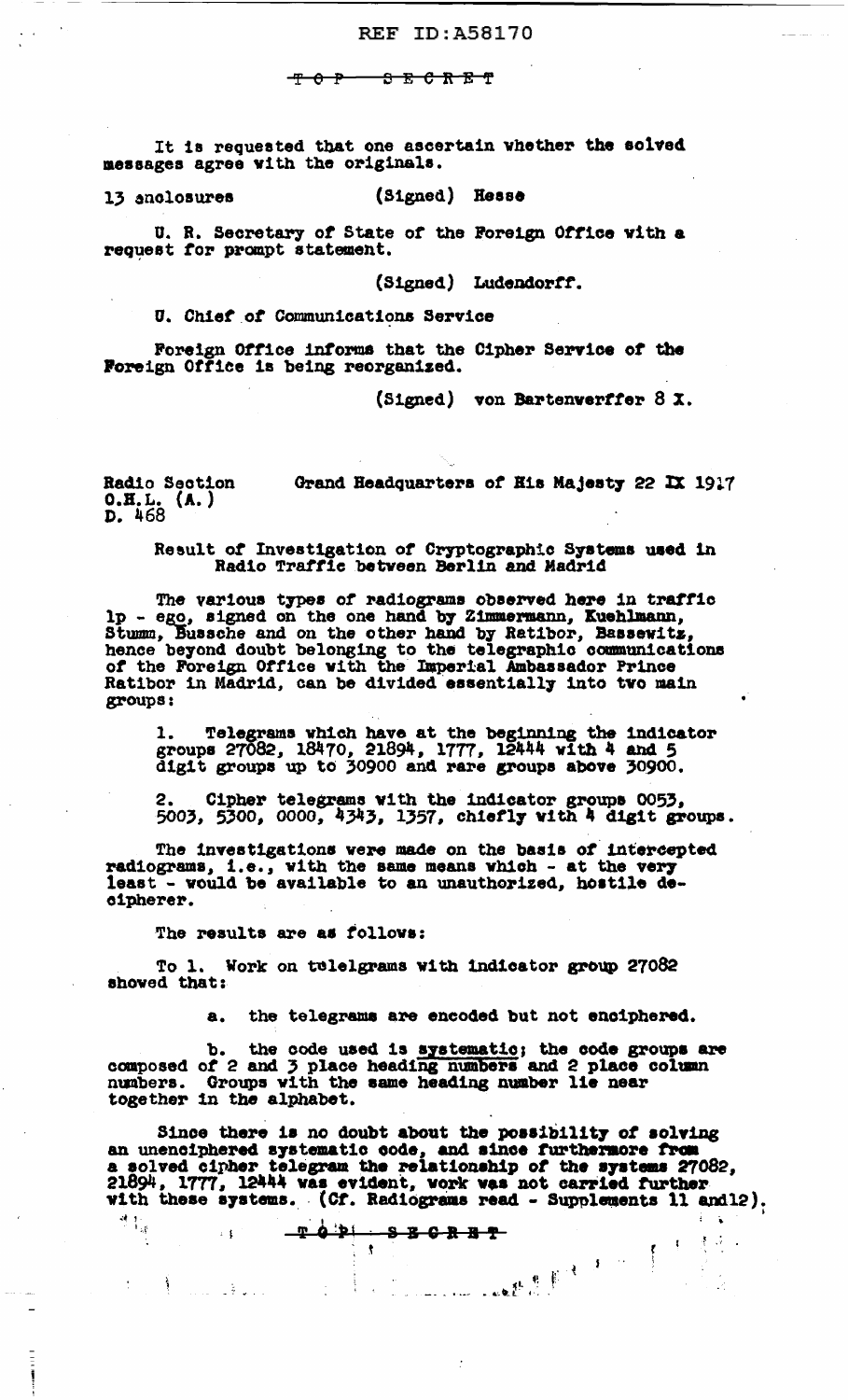<u>S C R E T</u>  $\sigma$   $\tau$   $\sim$ 

 $\frac{1}{4} \left( \frac{1}{2} - \frac{1}{2} \right)^{-\frac{1}{2}}$ 

To 2. Investigation of the telegrams with indicator groups 0053, 0000, 4343, 1357 yielded the following results:

the telegrams encoded with a code and enciphа. ered by several methods. In 0000 encipherment is by simple transposition of the digits of the groups, in the other telegrams by addition and substitution according to frequently changing keys. (Supplement 1)

The discovery of the types of encipherment and thus the reduction of all these types to one basic type was carried out by one operator in 3 weeks.

The code thus discovered is entirely 4 place; ъ. the fifth digit prefixed to many groups is a blind. No system was found in the structure of the code. The code turned out to be the completely irregular so-called "Lotter-<br>iechiffre". Contrary to the opinion of the Foreign Office<br>which "adheres first and last to the view that the decipherment of the Lotteriechiffre is absolutely impossible" two workers were able in 4 weeks to reach the state of decipherment shown in the appended telegrams (Supplements 2 - 10). According to our experience with other Lotteriechiffres in diplomatic traffic (e.g., Italian K. 19) it would be possible in a few weeks to carry the work to a point where almost every telegram could be solved for practical purposes.

The preceding proves that system 0053, 0000, 4343, 1357 can be solved and is therefore open to criticism.

Regarding the appended solutions of messages it may be said that:

1. The 3 place groups in the heading generally show number and date of the message. These are enciphered by a special table for numbers and dates which was solved here.

It lies in the nature of a non-alphabetic code 2. (Lotteriechiffre) that the recovered values of cipher groups do not always agree in wording with the meadings in the original code and that words or rare occurrence can only be deciphered with limited certainty.

> I. V.<br>(Signed) Stuetzel Lt. of the Reserve.